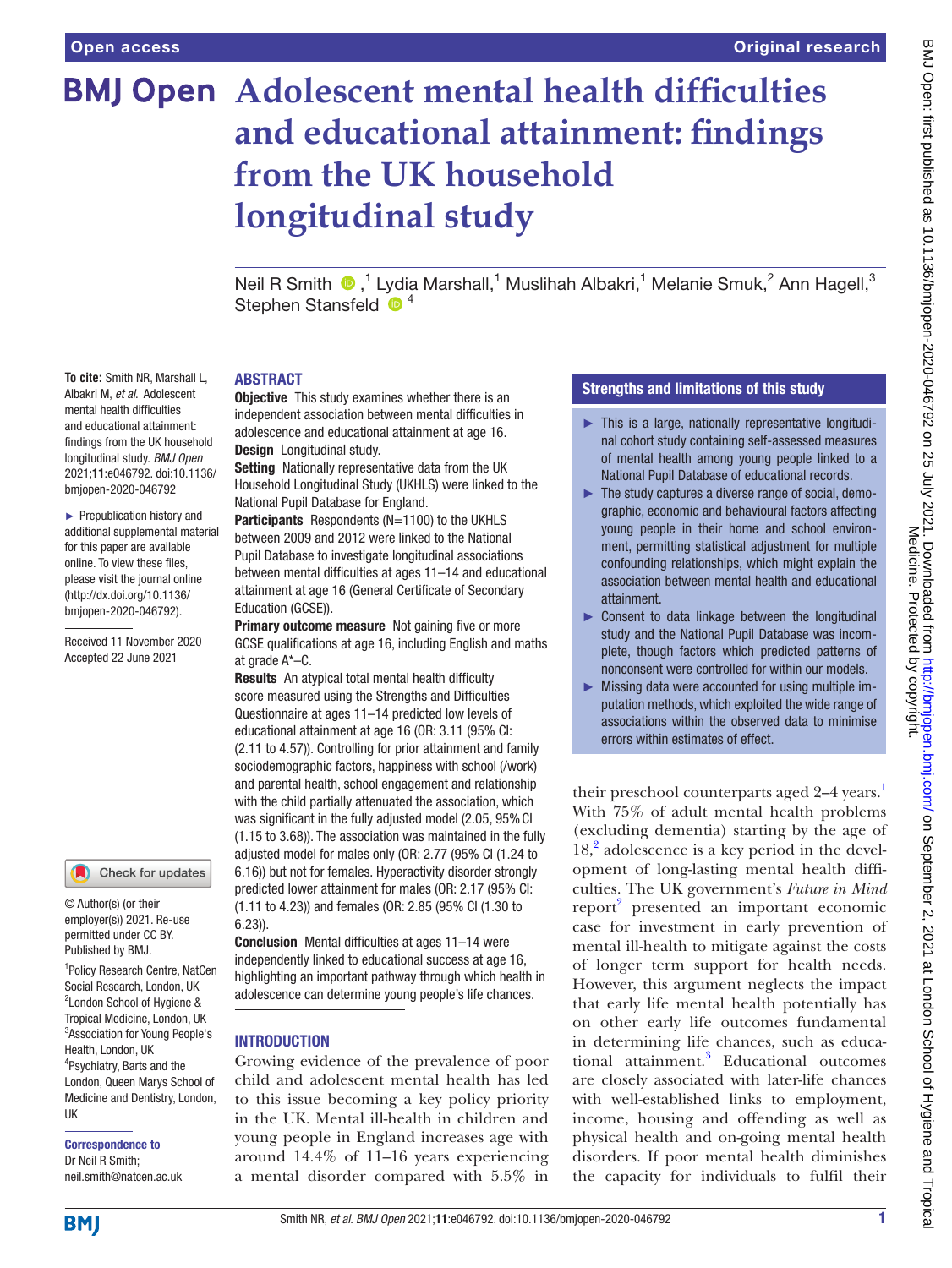academic potential, mental health itself is likely to be a driver of educational inequality and consequent on-going social inequality.

On the other hand, the association between mental health and educational outcomes might not be direct, but rather incorporate the influence of confounding factors. A range of demographic and socioeconomic factors, such as gender, ethnicity, socioeconomic disadvantage and maternal education and parental health, $4-6$ have known relationships with educational attainment and must be accounted for when assessing the impact of poor mental health. Similarly, the home environment and specifically parental interest in schooling have been associated with higher attainment, $7$  as have positive environmental 'school effects',<sup>8</sup> whereas lower attainment has been associated with absence from school<sup>1</sup> or poor classroom behaviours.<sup>[9](#page-8-6)</sup> What is less clear is the extent to which differential exposure to these factors also underpins disparities in mental health, and whether resulting differences in mental health might influence differences in attainment.

International research has demonstrated numerous associations between mental health and educational attainment.[10–12](#page-8-7) The evidence base for England is less well established, which is of particular relevance during a time of policy interest in boosting mental health provision in schools.<sup>13</sup> There is some evidence of longitudinal associations between psychological distress in early adolescence and achievement at General Certificate of Secondary Education (GCSE) in England.<sup>1415</sup> Similarly, poor mental health between ages 13 and 15 has been shown to be associated with low GCSE attainment and later unem-ployment,<sup>[9](#page-8-6)</sup> demonstrating how the effects of poor early life mental health can extend into adulthood.<sup>16</sup> Though many of these findings support the association between mental health and educational outcomes, they are often of low generalisability being based on regional data or nonprobability samples $^{14}$  or unable to account for a range of potentially explanatory factors.<sup>15</sup> There appears to be a strengthening of the relationship between adolescent mental health and educational outcomes in recent generations, $17$  so there is a pressing need for an up-todate examination of nationally representative data for England.

Therefore, this study uses a novel and contemporary data linkage between the nationally representative UK Household Longitudinal Study (UKHLS) linked to objectively measured official education records, to test associations between poor mental health and poor educational attainment. The study is significant in estimating the extent to which mental health in early adolescence has an independent association with attainment at age 16 in England in males and females. Robust evidence of a causal relationship between poor mental health and lower academic attainment could be crucial in inspiring investment in researching 'what works' in supporting children and adolescents' mental health. Although schools already appreciate the importance of supporting pupils' health

and well-being, $^{18}$  a proven link to academic outcomes could also encourage education and public health policymakers to invest more in mental health.

### **METHODS**

#### UK Household Longitudinal Study

The UKHLS is a nationally representative household panel survey, $19$  which began in 2009, aiming to understand social and economic change in Britain at the household and individual levels. Each wave of the survey collects information on approximately 100000 individuals from 40000 households, with adult household residents (aged 16 and over) responding using computer-assisted interview and self-completion questionnaire. Young people aged between 10 and 15 were offered a self-completion questionnaire. Further details on the sampling design and data collection are available.<sup>[20](#page-9-5)</sup> National educational records from the National Pupil Database  $(NPD)^{21}$  for school-age children between ages 3 and 18 were linked to the UKHLS if parents and their children were living in England and consented to linkage at wave 1. Linkage consent rates did not differ systematically by parental class, or parental education though they were lower within ethnic minority groups, which is consistent with other cohort studies.<sup>[22](#page-9-7)</sup>

This analysis used a nationally representative sample of 11–14-year olds present at wave 1 (2009–2011) and wave 3 (2011–2013) linked to the NPD. Wave 2 (2010–2012) was excluded as it did not ask for information about mental health. Where respondents were present at both waves, data from wave 3 were selected as the respondent was further into adolescence. [Figure](#page-2-0) 1 tracks the study population down to the final analytical sample.

The final sample consisted of all consenting youth panel respondents aged 11–14 years with data on mental health in wave 1 or wave 3 of UKHLS as well as NPD data on GCSE scores at ages 15 or 16 years (N=1110). The analytic sample covers England only due to the limited geographical coverage of the NPD.

## Educational attainment

The primary outcome was a binary variable indicating low educational attainment, defined as whether the young person did not achieve five or more grades A\*–C for the GCSE, including English and maths. This was the benchmark measure of educational attainment at key stage 4 (KS4) at secondary schools in England during the study period.<sup>23</sup>

#### Mental difficulties

Young people completed the Strengths and Difficulties questionnaire (SDQ) validated for ages  $4-15$  years.<sup>[24](#page-9-9)</sup> The SDQ asks questions about four domains of negative behaviours that have varying strengths of association with educational attainment, namely, conduct problems, $<sup>11</sup>$  $<sup>11</sup>$  $<sup>11</sup>$ </sup> hyperactivity, $2^5$  emotional symptoms, $14$  peer problems. $2^6$ Scores from the four subscales were summed to construct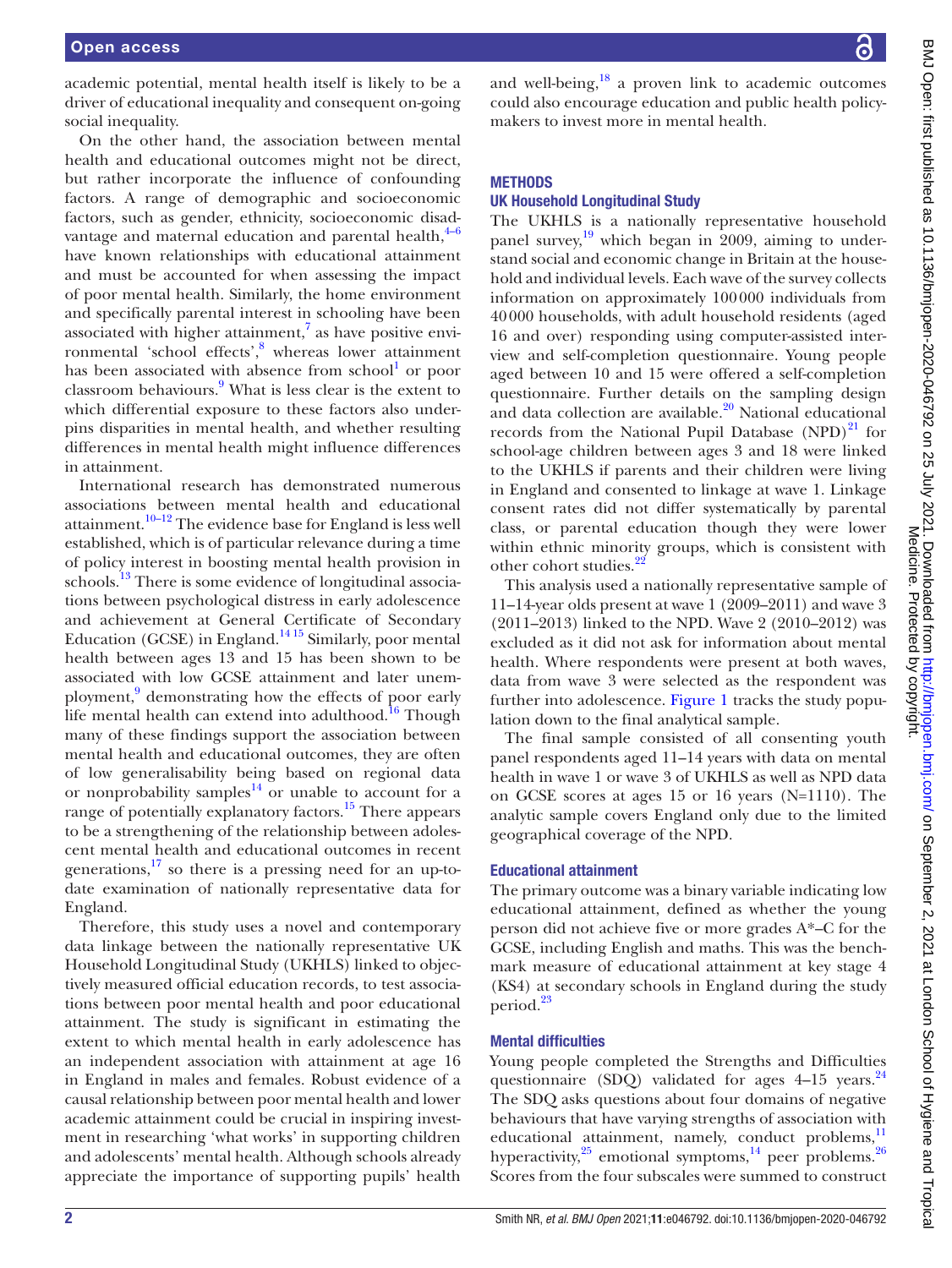

The prevalence of low attainment and mental difficulties are described separately according to a range of selected socioeconomic, demographic and parent-related factors. Data were weighted using the cross-sectional selfcompletion weights in the UKHLS youth panel in wave 1 and wave 3.

Logistic regression was used to estimate separately the OR of not achieving 5 A\*–C GCSE grades including English and mathematics and of being classed as having mental difficulties. Stepwise regression models adjusted the ORs of having total mental difficulties and difficulties within each domain to examine the relative impact of prior attainment, sociodemographic factors, parent– child relationships, young person's happiness with school and parental health on educational attainment. Models were stratified to explore gender differences in total and domain specific mental difficulties. All analyses were performed in Stata V.16.1 (StataCorp, College Station, Texas).

Figure 1 Flow chart describing the breakdown of the combined wave 1 and wave 3 study population of the UKHLS into the analytic sample. UKHLS,UK Household Longitudinal Study.

 $N = 3675$ 

Exclude Wave 1 record if also present at Wave 3

Consent to

linkage

 $~58\%$ 

a total difficulty score, where a higher score refers to a greater level of mental difficulties. Binary measures of mental difficulties were derived based on developer guidance. $^{24}$  An 'atypical' level of total difficulties was derived from the top  $10\%$  of the population scores ( $>18$  out of 40) and individual SDQ domains used validated 'atypical' cut points that have also been used in a recent prevalence survey in England. $27$ 

Wave 1.

aged 11 to 14

 $N = 3276$ 

<span id="page-2-0"></span>Wave 3,

aged 11 to 14  $N = 2971$ 

# Explanatory variables

We focused on risk factors where the literature has established potentially causal associations with educational attainment and mental health, respectively. All analyses were controlled for gender, age, ethnic group as well as the three-tiered classification household's highest parental occupational class, household deprivation and mother's highest educational qualifications[.28–30](#page-9-13) Parents' highest current or previous occupational class was based on the National Statistics Socioeconomic Classification (NS-SEC), which was collapsed into a three-tier hierarchical scale (professional/managerial; intermediate; manual/ routine) $31$  with an additional category for overseas or no qualifications. The mother's highest qualification was summarised on a three-tier hierarchical scale (degree or higher, A-level or equivalent, GCSE or equivalent with a separate category for none or other). Household poverty was derived based on income poverty, material poverty, subjective poverty and the receipt of benefits and was categorised into 'not at all deprived', 'somewhat deprived' or 'highly deprived'.<sup>32</sup> Additionally, family type was grouped into two parent households, lone parent household or other family types.<sup>28</sup>

Parental relationships were assessed using a binary measures of young people's self-reports on how interested their parent(s) were at how they did at school, attendance at parents' evenings, frequency of quarrelling with either parent(s) and how often they feel supported by their family.<sup>[7](#page-8-4)</sup> Parental physical and mental health was assessed using the SF-12 Physical and Mental Component Summary, respectively, $33$  with a score from either parent in the lowest quintile representing poor physical health and a mental health score of ≥45.6 representing poor mental health.

Young people reported levels of happiness specifically with school work as well as with school generally on a

Medicine. Protected by copyright.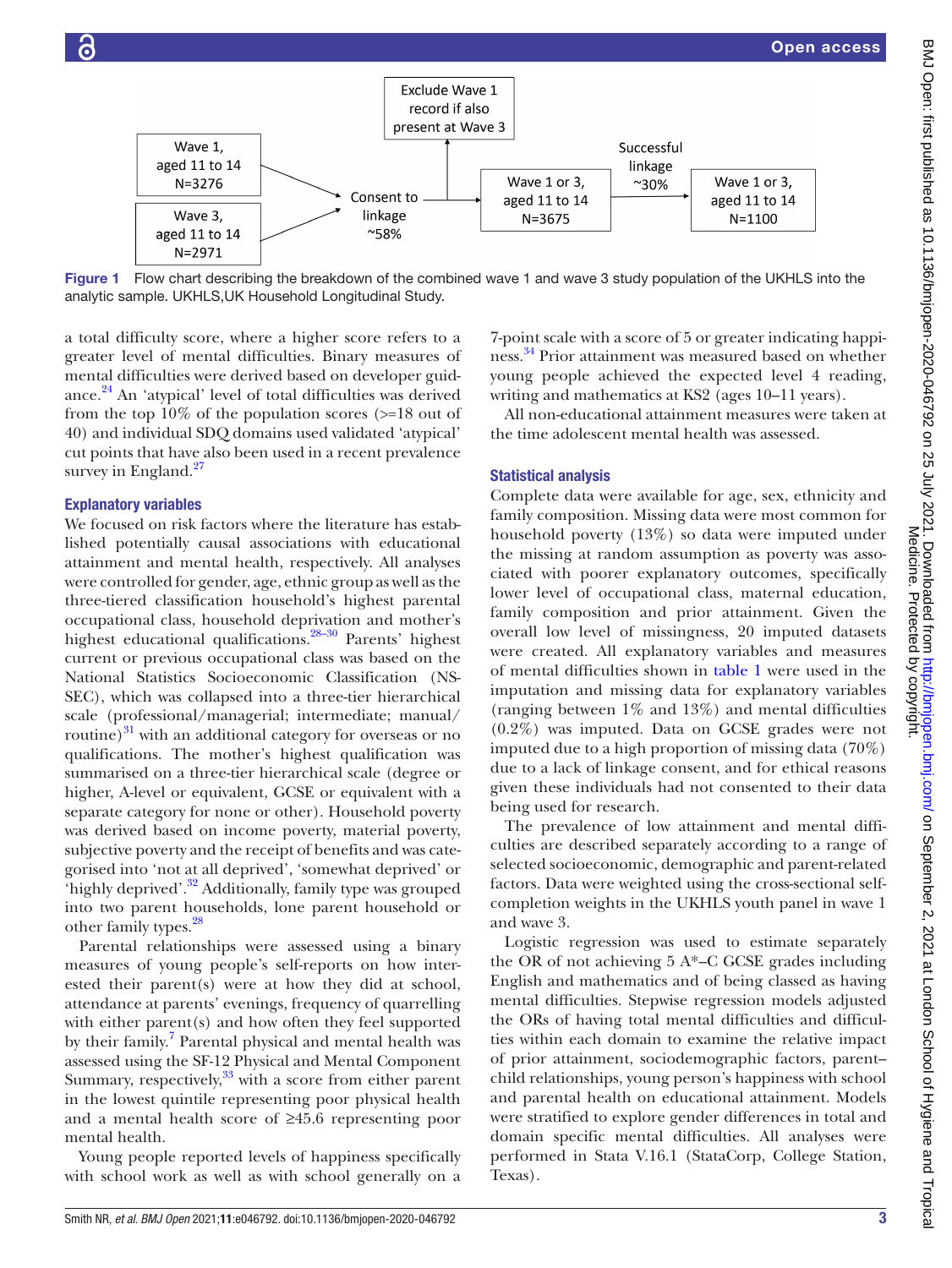<span id="page-3-0"></span>

| Prevalence % of low educational attainment at key stage 4 by sociodemographic and parental characteristics<br>Table 1 |            |                  |              |                            |
|-----------------------------------------------------------------------------------------------------------------------|------------|------------------|--------------|----------------------------|
|                                                                                                                       | % (N)      | Low attainment % | <b>OR</b>    | 95% CI                     |
| <b>Sex</b>                                                                                                            |            |                  |              |                            |
| Male                                                                                                                  | 51.6 (550) | 42.0             | 1            | Ref                        |
| Female                                                                                                                | 48.4 (560) | $31.5***$        | $0.64***$    | $(0.49 \text{ to } 0.83)$  |
| Age (years)                                                                                                           |            |                  |              |                            |
| 11                                                                                                                    | 1.1(14)    | $65.5*$          | $3.42*$      | $(1.05 \text{ to } 11.15)$ |
| 12                                                                                                                    | 9.7(111)   | 38.4             | 1.12         | $(0.72 \text{ to } 1.76)$  |
| 13                                                                                                                    | 38.9 (432) | 37.3             | 1.07         | (0.81, 1.42)               |
| 14                                                                                                                    | 50.4 (553) | 35.7             | 1.00         | Ref                        |
| Ethnic group                                                                                                          |            |                  |              |                            |
| <b>White British</b>                                                                                                  | 86.1 (839) | 36.9             | 1            | Ref                        |
| Other ethnic group                                                                                                    | 13.9(271)  | 37.0             | 1.00         | $(0.72 \text{ to } 1.40)$  |
| Parental highest social class (NS-SEC)                                                                                |            |                  |              |                            |
| Management and professional                                                                                           | 41.8 (439) | 23.4             | 1.00         | Ref                        |
| Intermediate                                                                                                          | 22.7 (253) | $34.2**$         | $1.70**$     | $(1.19 \text{ to } 2.44)$  |
| Routine and manual                                                                                                    | 31.0 (345) | 53.6**           | $3.79***$    | $(2.74 \text{ to } 5.25)$  |
| Unemployed                                                                                                            | 4.4(53)    | $61.3**$         | $5.18***$    | (2.60 to 10.35)            |
| Mother's highest qualification                                                                                        |            |                  |              |                            |
| Degree or higher                                                                                                      | 33.2 (351) | 24.0             | 1            | Ref                        |
| A-level or equivalent                                                                                                 | 17.5 (185) | 21.8             | 0.88         | $(0.57 \text{ to } 1.38)$  |
| GCSE or equivalent                                                                                                    | 29.5 (309) | $41.3***$        | $2.23***$    | $(1.57 \text{ to } 3.19)$  |
| None/other                                                                                                            | 19.8 (239) | 65.4***          | $6.00***$    | $(4.06 \text{ to } 8.86)$  |
| Household poverty score                                                                                               |            |                  |              |                            |
| Not at all deprived                                                                                                   | 20.9 (179) | 16.2             | $\mathbf{1}$ | Ref                        |
| Somewhat deprived                                                                                                     | 54.0 (493) | 35.8***          | $2.89***$    | $(1.84 \text{ to } 4.56)$  |
| <b>Highly deprived</b>                                                                                                | 25.1 (266) | 56.5***          | $6.74***$    | $(4.08 \text{ to } 11.13)$ |
| Family composition                                                                                                    |            |                  |              |                            |
| Two parent                                                                                                            | 69.7 (759) | 32.9             | $\mathbf{1}$ | <b>Ref</b>                 |
| Single parent                                                                                                         | 27.8 (321) | 47.6***          | $1.86***$    | $(1.39 \text{ to } 2.47)$  |
| Other                                                                                                                 | 2.5(30)    | Suppressed       |              | -                          |
| Happy with school work                                                                                                |            |                  |              |                            |
| Happy                                                                                                                 | 74.7 (840) | 29.6             | $\mathbf{1}$ | Ref                        |
| Not happy                                                                                                             | 25.3 (263) | 58.6***          | $3.38***$    | (2.49 to 4.57)             |
| Happy with school                                                                                                     |            |                  |              |                            |
| Happy                                                                                                                 | 78.6 (876) | 32.0             | 1            | Ref                        |
| Not happy                                                                                                             | 21.4 (220) | 54.7***          | $2.57***$    | $(1.86 \text{ to } 3.53)$  |
| Parental interest in school                                                                                           |            |                  |              |                            |
| Always or nearly always                                                                                               | 79.0 (871) | 34.4             | $\mathbf{1}$ | Ref                        |
| Sometimes or rarely                                                                                                   | 21.0 (220) | 46.4**           | $1.66**$     | $(1.20 \text{ to } 2.28)$  |
| Regularly attends parents' evenings                                                                                   |            |                  |              |                            |
| Always or nearly always                                                                                               | 81.1 (896) | 29.6             | 1            | Ref                        |
| Sometimes or rarely                                                                                                   | 18.9 (199) | 68.0***          | $5.05***$    | $(3.56 \text{ to } 7.16)$  |
| Feels supported by family                                                                                             |            |                  |              |                            |
| Always or mostly                                                                                                      | 76.3 (837) | 34.7             | $\mathbf{1}$ | Ref                        |
| Not supported                                                                                                         | 23.7 (269) | $44.1*$          | $1.49*$      | $(1.10 \text{ to } 2.02)$  |
| Regularly quarrels with either parent                                                                                 |            |                  |              |                            |
|                                                                                                                       |            |                  |              | Confinus                   |

**Continued**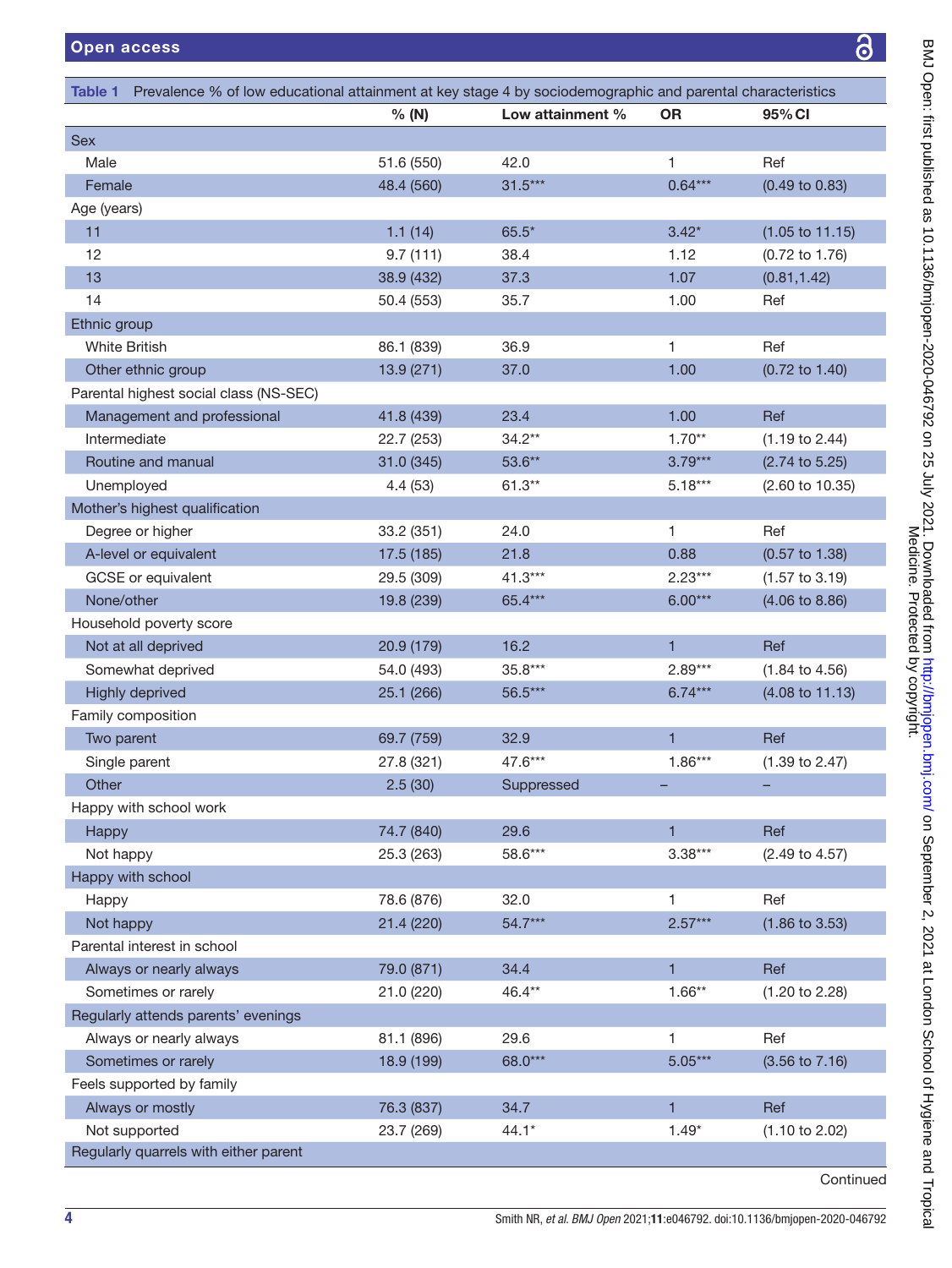| <b>Table 1</b><br>Continued       |            |                  |           |                             |
|-----------------------------------|------------|------------------|-----------|-----------------------------|
|                                   | % (N)      | Low attainment % | <b>OR</b> | 95% CI                      |
| Less than once a week             | 60.0 (662) | 33.1             | 1         | Ref                         |
| More than once a week             | 40.0 (423) | $42.6***$        | $1.50**$  | $(1.14 \text{ to } 1.97)$   |
| Parental mental health            |            |                  |           |                             |
| Not poor                          | 56.8 (539) | 30.0             | 1         | Ref                         |
| Poor                              | 43.2 (423) | 46.0***          | $1.98***$ | $(1.50 \text{ to } 2.62)$   |
| Parental physical health          |            |                  |           |                             |
| Not poor                          | 58.6 (564) | 32.9             | 1         | Ref                         |
| Poor                              | 41.4 (402) | $42.6***$        | $1.52**$  | $(1.15 \text{ to } 2.00)$   |
| Attainment at key stage 2 Maths   |            |                  |           |                             |
| Achieved level 4                  | 71.5 (860) | 26.6             | 1         | Ref                         |
| Did not achieve level 4           | 17.4 (169) | 85.9***          | 16.92***  | $(10.65 \text{ to } 26.87)$ |
| Attainment at key stage 2 Writing |            |                  |           |                             |
| Achieved level 4                  | 82.6 (270) | 22.2             | 1         | Ref                         |
| Did not achieve level 4           | 28.4 (759) | 73.9***          | 9.96***   | $(7.14 \text{ to } 13.90)$  |
| Attainment at key stage 2 Reading |            |                  |           |                             |
| Achieved level 4                  | 92.3 (947) | 32.4             | 1         | Ref                         |
| Did not achieve level 4           | 7.7(74)    | $91.5***$        | 22.65***  | $(9.85 \text{ to } 52.09)$  |

Ref=reference group; unweighted N; imputed and weighted percentages shown; low educational attainment defined as <5 GCSEs at A\*–C including English and maths; some values are suppressed due to small base sizes and risk of disclosure; \*\*\* p<0.001, \*\*p<0.01, \*p<0.05. GCSE, General Certificate of Secondary Education.

## RESULTS

The analytic sample was evenly split by gender and the overwhelming majority were aged 13 or 14 years old. Respondents tended to be from relatively socioeconomically advantaged backgrounds. A third of mothers were degree educated and 41.8% of households belonged to the highest social class. Over three-quarters of the sample reported high parental engagement with school and happiness with school work. Prior attainment levels were positive for reading (93.3%), writing (82.6%) and maths  $(71.5\%)$ .

The proportion of young people not achieving the KS4 benchmark of 5 GCSEs A\*–C including English and maths varied by selected characteristics [\(table](#page-5-0) 2). Low prior attainment at KS2 was most strongly associated with not reaching the educational benchmark at KS4. Low attainment at KS4 was also associated with lower social class, lower maternal education, higher household poverty scores and poorer parent–child relationships as well as poor parental mental and physical health. Reported unhappiness with school and school work and lower parental involvement in schooling were also significantly associated with low attainment.

There was a similar pattern to the prevalence of mental difficulties [\(table](#page-5-0) 2). Poorer household socioeconomic circumstances, parental engagement with school and health, parent–child relationships and the young person's happiness with school and school work were all significantly associated with increased odds of being classified with mental difficulties. However, there was no significant

difference in the prevalence of mental health difficulties by sex, and the association between prior attainment and current mental difficulties was relatively weak and significant only for writing at KS2.

Young people classified with mental health difficulties were over three times more likely to not reach the KS4 GCSE benchmark (OR 3.11, 95%CI (2.11 to 4.57)) in the unadjusted model [\(table](#page-7-0) 3). Incrementally controlling for prior attainment and household socioeconomic factors did not attenuate this risk. Controlling for a young person's happiness with school and school work (model 5) and parental relationships and support (model 6) partially diminished this risk. However, the fully adjusted model demonstrated that young people with poor mental health were over two times as likely (OR 2.05, 95%CI (1.15 to 3.68)) to not reach the educational benchmark than their counterparts with subclinical difficulties. Within individual subdomains, the fully adjusted model could not account for the higher odds of not reaching the educational benchmark for those with hyperactivity disorder (OR 2.38, 95%CI (1.48 to 3.82)), implying that hyperactivity disorder largely drives the association between mental difficulty scores and lower attainment. For emotional and peer disorders, these risks were no longer significant once adjusted for prior attainment and sociodemographic factors, and conduct disorder no longer predicted lower attainment following adjustment for happiness with school and school work.

[Table](#page-7-1) 4 describes the sex-specific association between mental health difficulties and attainment to explore the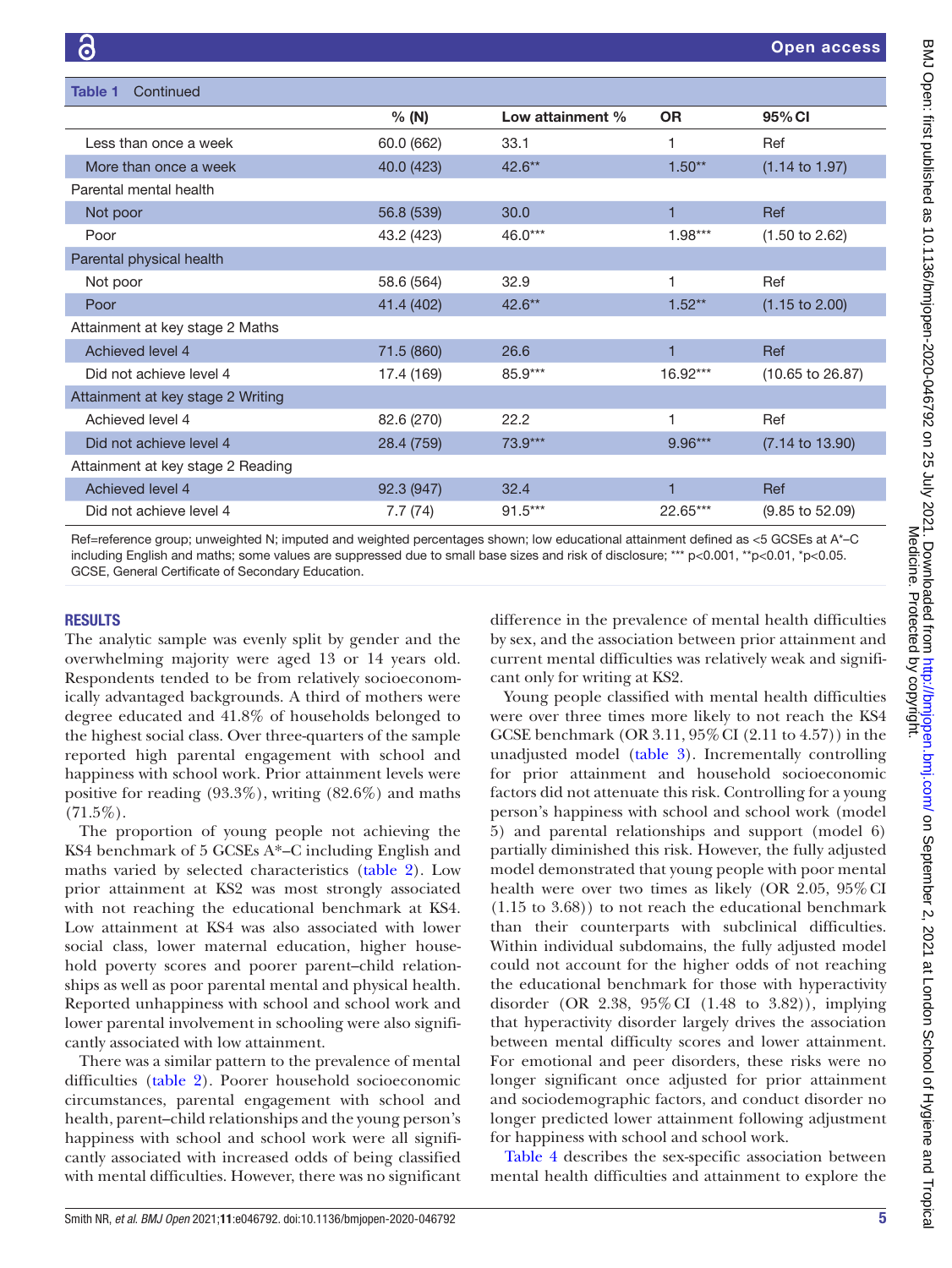<span id="page-5-0"></span>

| Table 2 Prevalence % of mental difficulties by sociodemographic and parental characteristics |            |                |                |                           |
|----------------------------------------------------------------------------------------------|------------|----------------|----------------|---------------------------|
|                                                                                              | % (N)      | SDQ score≥18 % | <b>OR</b>      | 95% CI                    |
| <b>Sex</b>                                                                                   |            |                |                |                           |
| Male                                                                                         | 51.6 (550) | 12.1           | 1              | Ref                       |
| Female                                                                                       | 48.4 (560) | 15.0           | 1.28           | $(0.88 \text{ to } 1.86)$ |
| Age (years)                                                                                  |            |                |                |                           |
| 11                                                                                           | 1.1(14)    | $35.3*$        | $3.79*$        | $(1.11$ to $12.93)$       |
| 12                                                                                           | 9.7(111)   | 18.4           | 1.57           | $(0.86 \text{ to } 2.86)$ |
| 13                                                                                           | 38.9 (432) | 12.9           | 1.03           | $(0.68 \text{ to } 1.55)$ |
| 14                                                                                           | 50.4 (553) | 12.6           | 1              | Ref                       |
| Ethnic group                                                                                 |            |                |                |                           |
| <b>White British</b>                                                                         | 86.1 (839) | 14.1           | 1              | Ref                       |
| Other ethnic group                                                                           | 13.9 (271) | 9.6            | 0.65           | $(0.37 \text{ to } 1.11)$ |
| Parental highest social class (NS-SEC)                                                       |            |                |                |                           |
| Management and professional                                                                  | 41.8 (439) | 9.0            | $\mathbf{1}$   | Ref                       |
| Intermediate                                                                                 | 22.7 (253) | 14.0           | 1.64           | $(0.99 \text{ to } 2.74)$ |
| Routine and manual                                                                           | 31.0 (345) | $17.3***$      | $2.11***$      | $(1.34 \text{ to } 3.33)$ |
| Unemployed                                                                                   | 4.4(53)    | 26.9**         | $3.71***$      | $(1.56 \text{ to } 8.84)$ |
| Mother's highest qualification                                                               |            |                |                |                           |
| Degree or higher                                                                             | 33.2 (351) | 11.1           | 1              | Ref                       |
| A-level or equivalent                                                                        | 17.5 (185) | 11.1           | 1.00           | $(0.55 \text{ to } 1.84)$ |
| GCSE or equivalent                                                                           | 29.5 (309) | 13.3           | 1.23           | $(0.75 \text{ to } 2.01)$ |
| None/other                                                                                   | 19.8 (239) | $20.0**$       | $2.00**$       | $(1.20 \text{ to } 3.33)$ |
| Household poverty score                                                                      |            |                |                |                           |
| Not at all deprived                                                                          | 20.9 (179) | 8.0            | $\mathbf{1}$   | Ref                       |
| Somewhat deprived                                                                            | 54.0 (493) | 11.6           | 1.50           | $(0.78 \text{ to } 2.88)$ |
| <b>Highly deprived</b>                                                                       | 25.1 (266) | $22.1***$      | $3.26***$      | $(1.67 \text{ to } 6.36)$ |
| Family composition                                                                           |            |                |                |                           |
| Two-parent                                                                                   | 69.7 (759) | 12.0           | 1              | Ref                       |
| Single parent                                                                                | 27.8 (321) | $18.5*$        | $1.66*$        | $(1.12 \text{ to } 2.47)$ |
| Other                                                                                        | 2.5(30)    | Suppressed     | -              |                           |
| Happy with school work                                                                       |            |                |                |                           |
| Happy                                                                                        | 74.7 (840) | 9.0            | $\mathbf{1}$   | Ref                       |
| Not happy                                                                                    | 25.3 (263) | 26.8***        | $3.71***$      | $(2.52 \text{ to } 5.47)$ |
| Happy with school                                                                            |            |                |                |                           |
| Happy                                                                                        | 78.6 (876) | 9.3            | 1              | Ref                       |
| Not happy                                                                                    | 21.4 (220) | 28.9***        | $3.96***$      | $(2.66 \text{ to } 5.90)$ |
| Parental interest in school                                                                  |            |                |                |                           |
| Always or nearly always                                                                      | 79.0 (871) | 10.6           | $\mathbf{1}$   | Ref                       |
| Sometimes or rarely                                                                          | 21.0 (220) | 24.4***        | $2.73***$      | $(1.8 \text{ to } 4.10)$  |
| Regularly attends parents' evenings                                                          |            |                |                |                           |
| Always or nearly always                                                                      | 81.1 (896) | 10.8           | 1              | Ref                       |
| Sometimes or rarely                                                                          | 18.9 (199) | 24.9***        | $2.73***$      | $(1.79 \text{ to } 4.16)$ |
| Feels supported by family                                                                    |            |                |                |                           |
| Always or mostly                                                                             | 76.3 (837) | 9.0            | $\blacksquare$ | Ref                       |
| Not supported                                                                                | 23.7 (269) | $27.8***$      | $3.87***$      | $(2.62 \text{ to } 5.71)$ |
| Regularly quarrels with either parent                                                        |            |                |                |                           |
|                                                                                              |            |                |                | Continued                 |

BMJ Open: first published as 10.1136/bmjopen-2020-046792 on 25 July 2021. Downloaded from http://bmjopen.bmj.com/ on September 2, 2021 at London School of Hygiene and Tropical<br>Medicine. Published as 10.1136/bmjopen-2020-04 BMJ Open: first published as 10.1136/bmjopen-2020-046792 on 25 July 2021. Downloaded from htp://bmjopen.bmj.com/ on September 2, 2021 at London School of Hygiene and Tropical Medicine. Protected by copyright.

 $\overline{\partial}$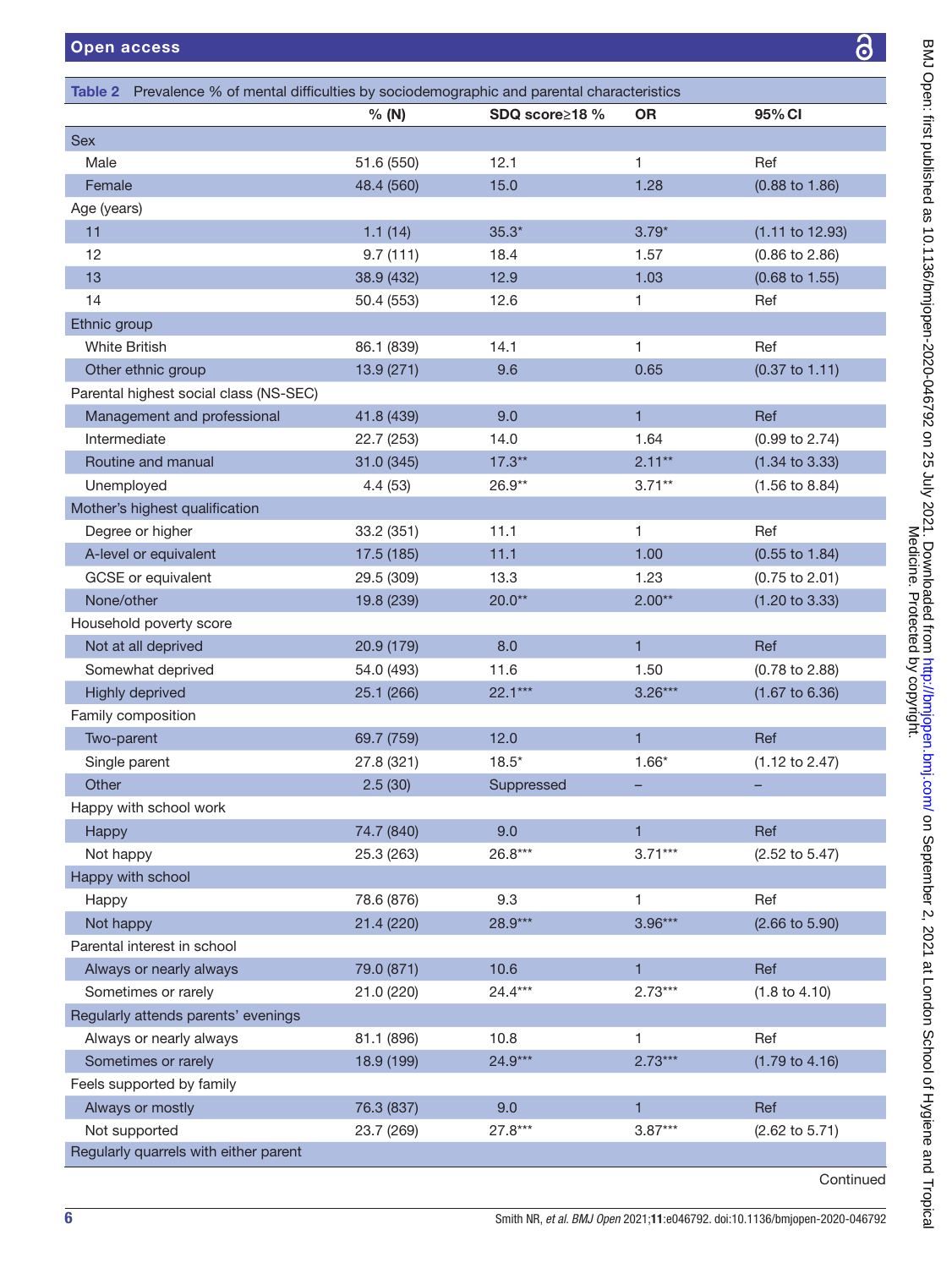| Table 2<br>Continued              |            |                       |           |                           |
|-----------------------------------|------------|-----------------------|-----------|---------------------------|
|                                   | % (N)      | SDQ score $\geq$ 18 % | <b>OR</b> | 95% CI                    |
| Less than once a week             | 60.0 (662) | 7.5                   | 1         | Ref                       |
| More than once a week             | 40.0 (423) | 22.5***               | $3.59***$ | $(2.40 \text{ to } 5.36)$ |
| Parental mental health            |            |                       |           |                           |
| Not poor                          | 56.8 (539) | 11.3                  | 1         | Ref                       |
| Poor                              | 43.2 (423) | $16.4*$               | $1.55*$   | $(1.02 \text{ to } 2.36)$ |
| Parental physical health          |            |                       |           |                           |
| Not poor                          | 58.6 (564) | 11.3                  | 1         | Ref                       |
| Poor                              | 41.4 (402) | $16.6*$               | $1.57*$   | $(1.04 \text{ to } 2.37)$ |
| Attainment at key stage 2 Maths   |            |                       |           |                           |
| Achieved level 4                  | 71.5 (860) | 12.5                  | 1         | Ref                       |
| Did not achieve level 4           | 17.4 (169) | 18.2                  | 1.56      | $(0.98 \text{ to } 2.48)$ |
| Attainment at key stage 2 Writing |            |                       |           |                           |
| Achieved level 4                  | 82.6 (270) | 11.5                  | 1         | Ref                       |
| Did not achieve level 4           | 28.4 (759) | $18.4***$             | $1.72**$  | $(1.15 \text{ to } 2.58)$ |
| Attainment at key stage 2 Reading |            |                       |           |                           |
| Achieved level 4                  | 92.3 (947) | 13.4                  | 1         | Ref                       |
| Did not achieve level 4           | 7.7(74)    | 15.1                  | 1.15      | $(0.56 \text{ to } 2.37)$ |

Ref=reference group; unweighted N; imputed and weighted percentages shown; some values are suppressed due to small base sizes and risk of disclosure; \*\*\*p<0.001, \*\*p<0.01, \*p<0.05.

NS-SEC, National Statistics Socioeconomic Classification; SDQ, Strengths and Difficulties questionnaire.

well-established and significantly lower level of attainment in males than females observed in [table](#page-3-0) 1. There was an independent relationship between poor mental health and low attainment in males after controlling for all explanatory variables (OR 2.77, (1.30 to 6.29)). For females, the relationship between poor mental health and low attainment was no longer significant once prior attainment, sociodemographic factors and school enjoyment and parental support and engagement with school was controlled for.

For both sexes, there were significant and generally strong associations between subdomains of mental health and attainment. The single noteworthy exception was a lack of association with attainment in females with emotional disorder (OR 1.49, (0.91 to 2.43)). With exception to hyperactivity disorder, there were no significant associations with attainment in males and females after adjusting for sociodemographic factors and happiness with school. Hyperactivity disorder predicted poor academic attainment for males (OR 2.17, 95%CI 1.13 to 4.19) and females (OR 2.85, 95%CI 1.24 to 6.03) after controlling for the effects of all explanatory variables.

*Fully adjusted*: odds of low attainment controlling for age, ethnicity, prior attainment at KS2, household social class, maternal education, household poverty, family composition, happy with school work, happy with school, parental interest in school, parents attend parent evening, family support, quarrels with parents, parental mental and physical health. \*\*\*p<0.001, \*\*p<0.01, \*p<0.05.

# **DISCUSSION**

This longitudinal sample of adolescents observed a strong association between mental health difficulties between the ages of 11 and 14 and later educational attainment at age 16. After accounting for the confounding effects of a range of socioeconomic, school-based and parenting factors known to predict lower attainment, young people with mental difficulties were two times as likely to not reach the educational benchmark in England.

The association between lower attainment and overall mental difficulties was largely driven by the presence of hyperactivity disorder, which remained highly significant after accounting for other explanatory factors. The relationship between hyperactivity disorder and lower attainment has been documented elsewhere.<sup>35</sup> Our data support the on-going development early interventions targeted towards hyperactivity disorders<sup>36</sup> focussing on meeting the specific needs of children and young people to enable them to reach their academic potential. Importantly, these interventions are and ought to continue to be school based as it offers a suitable medium for universal support and equal access to provision to nearly all young people. $37$ 

While males and females with overall mental difficulties were equally likely to not achieve the GCSE benchmark, this relationship was only significant for males after controlling for explanatory factors. This is concurrent with previous work on the same sample assessing educational attainment at older ages,<sup>38</sup> which demonstrated Medicine. Protected by copyright.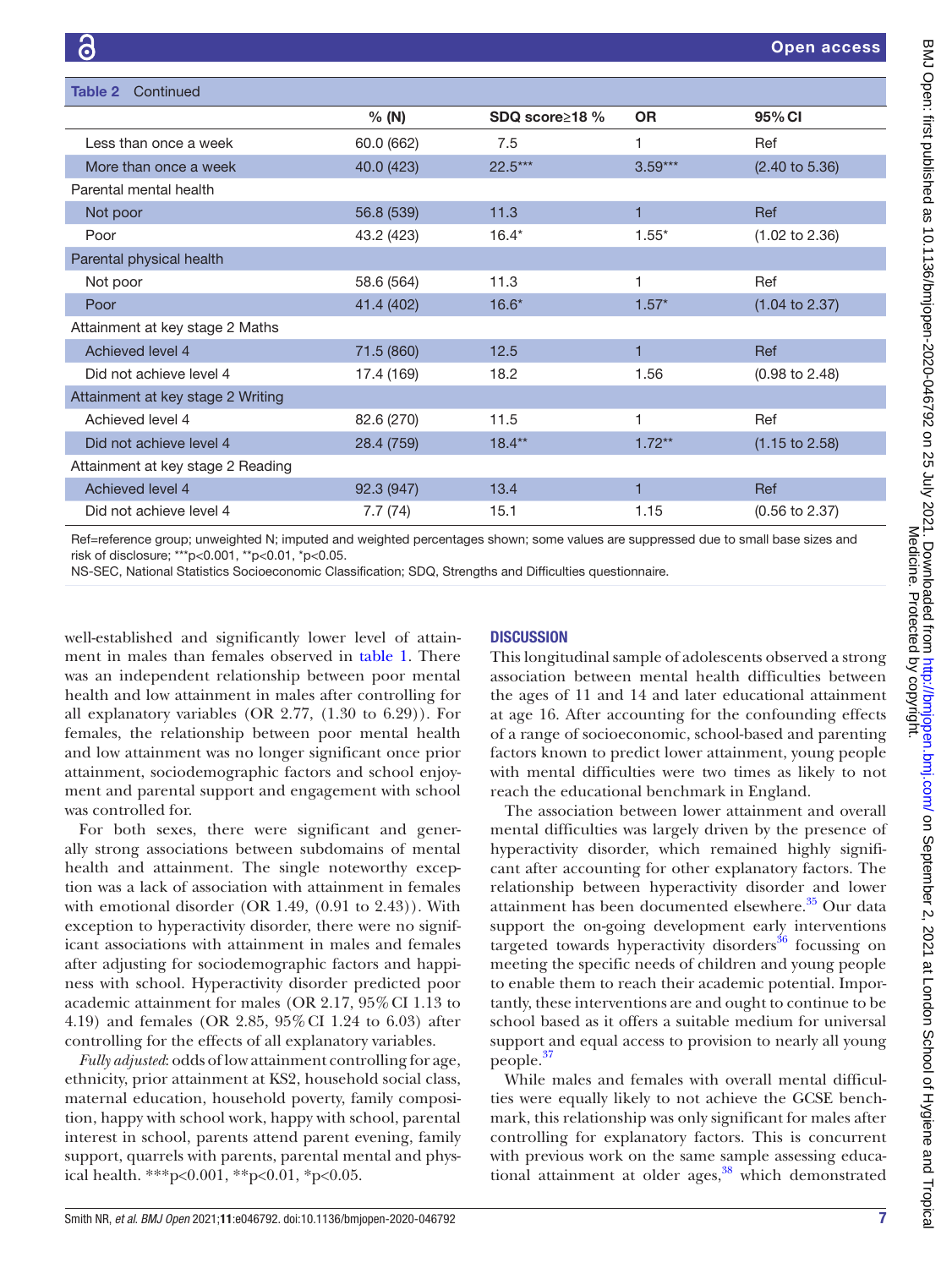|                        | Table 3 ORs for low attainment at key stage 4 by total mental health difficulties and domain scores, adjusted stepwise for explanatory factors                |                       |                        |                       |                       |                        |                  |
|------------------------|---------------------------------------------------------------------------------------------------------------------------------------------------------------|-----------------------|------------------------|-----------------------|-----------------------|------------------------|------------------|
|                        | Model 1                                                                                                                                                       | Model <sub>2</sub>    | Model 3                | Model 4               | Model 5               | Model 6                | Model 7          |
| Emotional              | $1.64(1.11, 2.41)^*$                                                                                                                                          | $1.88(1.27, 2.78)$ ** | $1.75(1.07, 2.85)^{*}$ | 1.55(0.91, 2.65)      | 1.22(0.71, 2.10)      | 1.12(0.63, 1.99)       | 1.07(0.61, 1.90) |
| Peer                   | $2.44(1.66, 3.58)$ ***                                                                                                                                        | 2.45 (1.66,3.61)***   | $1.67(1.02, 2.75)^*$   | 1.50 (0.88,2.55)      | 1.31 (0.78,2.20)      | 1.26(0.74, 2.16)       | 1.20(0.70, 2.08) |
| Conduct                | $1.92(1.33,2.76)***$                                                                                                                                          | $1.83(1.26, 2.65)$ ** | $1.91(1.22, 3.01)$ **  | $1.65(1.02, 2.67)$ *  | 1.25(0.74, 2.11)      | 1.10(0.62, 1.94)       | 1.07(0.60, 1.90) |
| Hyperactivity          | $2.52(1.80, 3.52)***$                                                                                                                                         | $2.46(1.75,3.45)***$  | $2.77(1.84, 4.18)***$  | $2.94(1.89, 4.57)***$ | $2.39(1.52, 3.78)***$ | $2.35(1.46, 3.78)$ *** | $2.38***$        |
| Total score            | 3.11(2.11, 4.57)                                                                                                                                              | 3.25(2.20, 4.80)      | 3.55 (2.22, 5.70)      | 3.20(1.90, 5.37)      | 2.38 (1.38,4.12)      | 2.10(1.17, 3.77)       | 2.05 (1.15,3.68) |
| Imputed model, N=1100. | Model 3: adjusts for Model 2+prior attainment at KS2.<br>Model 1: unadjusted odds of low KS4 attainment.<br>Model 2: adjusts for Model 1+age, sex, ethnicity. |                       |                        |                       |                       |                        |                  |

adjusts for Model 3-household social class, maternal education, household poverty, family composition. Model 4: adjusts for Model 3+household social class, maternal education, household poverty, family composition. Vlodel 4:

Model 5: adjusts for Model 4+happy with school work, happy with school. adjusts for Model 4+happy with school work, happy with school Vlodel 5:

adjusts Model 5+parental interest in school, parents attend parent evening, family support, quarrels with parents. Model 6: adjusts Model 5+parental interest in school, parents attend parent evening, family support, quarrels with parents. physical health Model 6: Model

 $\ddot{r}$ 

Model 7: adjusts for Model 6+parental mental and physical health. for Model adjusts

<span id="page-7-0"></span>

6+parental mental and \*\*\* p<0.001, \*\*p<0.01, \*p<0.05. p<0.001, \*\*p<0.01, \*p<0.05

ä Table 4 Unadjusted and adjusted ORs for low attainment

<span id="page-7-1"></span>

| at key stage 4, as predicted by mental health difficulties,<br>stratified by sex |        |                        |                       |  |  |
|----------------------------------------------------------------------------------|--------|------------------------|-----------------------|--|--|
|                                                                                  |        | <b>Unadjusted</b>      | <b>Fully adjusted</b> |  |  |
| Emotional                                                                        | Male   | 3.07 (1.48 to 6.38)**  | 2.36 (0.83 to 6.64)   |  |  |
|                                                                                  | Female | 1.49 (0.91 to 2.43)    | 0.73 (0.34 to 1.57)   |  |  |
| Peer                                                                             | Male   | 2.36 (1.39 to 4.02)**  | 1.79 (0.83 to 3.84)   |  |  |
|                                                                                  | Female | 2.55 (1.45 to 4.48)**  | 0.99 (0.41 to 2.40)   |  |  |
| Conduct                                                                          | Male   | 1.65 (1.03 to 2.66)*   | 0.93 (0.42 to 2.05)   |  |  |
|                                                                                  | Female | 2.17 (1.22 to 3.86)**  | 1.29 (0.52 to 3.18)   |  |  |
| <b>Hyperactivity</b>                                                             | Male   | 2.35 (1.49 to 3.71)*** | 2.17 (1.11 to 4.23)*  |  |  |
|                                                                                  | Female | 2.63 (1.59 to 4.35)*** | 2.85 (1.30 to 6.23)** |  |  |
| <b>Total score</b>                                                               | Male   | 3.16 (1.79 to 5.60)*** | 2.77 (1.24 to 6.16)*  |  |  |
|                                                                                  | Female | 3.36 (1.97 to 5.71)*** | 1.69 (0.72 to 3.95)   |  |  |

str

Imputed model, men N=550; women N=560. Unadjusted: unadjusted odds of low attainment. Fully adjusted: odds of low attainment controlling for age, ethnicity, prior attainment at KS2, household social class, maternal education, household poverty, family composition, happy with school work, happy with school, parental interest in school, parents attend parent evening, family support, quarrels with parents, parental mental and physical health. Results for the stepwise adjustment towards the full model are found in [online](https://dx.doi.org/10.1136/bmjopen-2020-046792)  [supplemental table A.](https://dx.doi.org/10.1136/bmjopen-2020-046792) \*\*\* p<0.001,\*\*p<0.01, \*p<0.05.

that females at age 18 exhibited a weaker relationship between mental difficulties and attainment than males. However, in contrast to our findings at ages 11–14 years, females at age 18 were significantly more likely to experience poor mental health than males—females being more likely to be conscientious high achievers was suggested as a possible explanation. Although the reason for this difference needs further investigation, these findings confirm important age and sex differences, which ought to be accounted for when devising interventions aimed at promoting adolescent mental health.

It is noteworthy that although family socioeconomic circumstances are well-established predictors of later performance at school, $39$  the association with mental health difficulties was robust to adjustment. Although the association between poorer mental health and lower attainment operated regardless of socioeconomic background, interventions to improve mental health delivered via universal and inclusive mainstream or alternative education-based settings are likely to disproportionately impact those from disadvantaged backgrounds as they are more likely to experience mental health difficulties. Based on findings presented here, improving mental health could possibly increase average attainment levels within this group to a greater extent than within the majority population who are not disadvantaged. The potential effect at a population level would be to reduce the average difference in attainment between socioeconomic groups, and narrow educational and consequent social inequalities.

Overall, these data are of interest to a range for stakeholders as they offer a contemporary and contextually rich data useful for wider policymaking and practice. Furthermore, showing the strong association between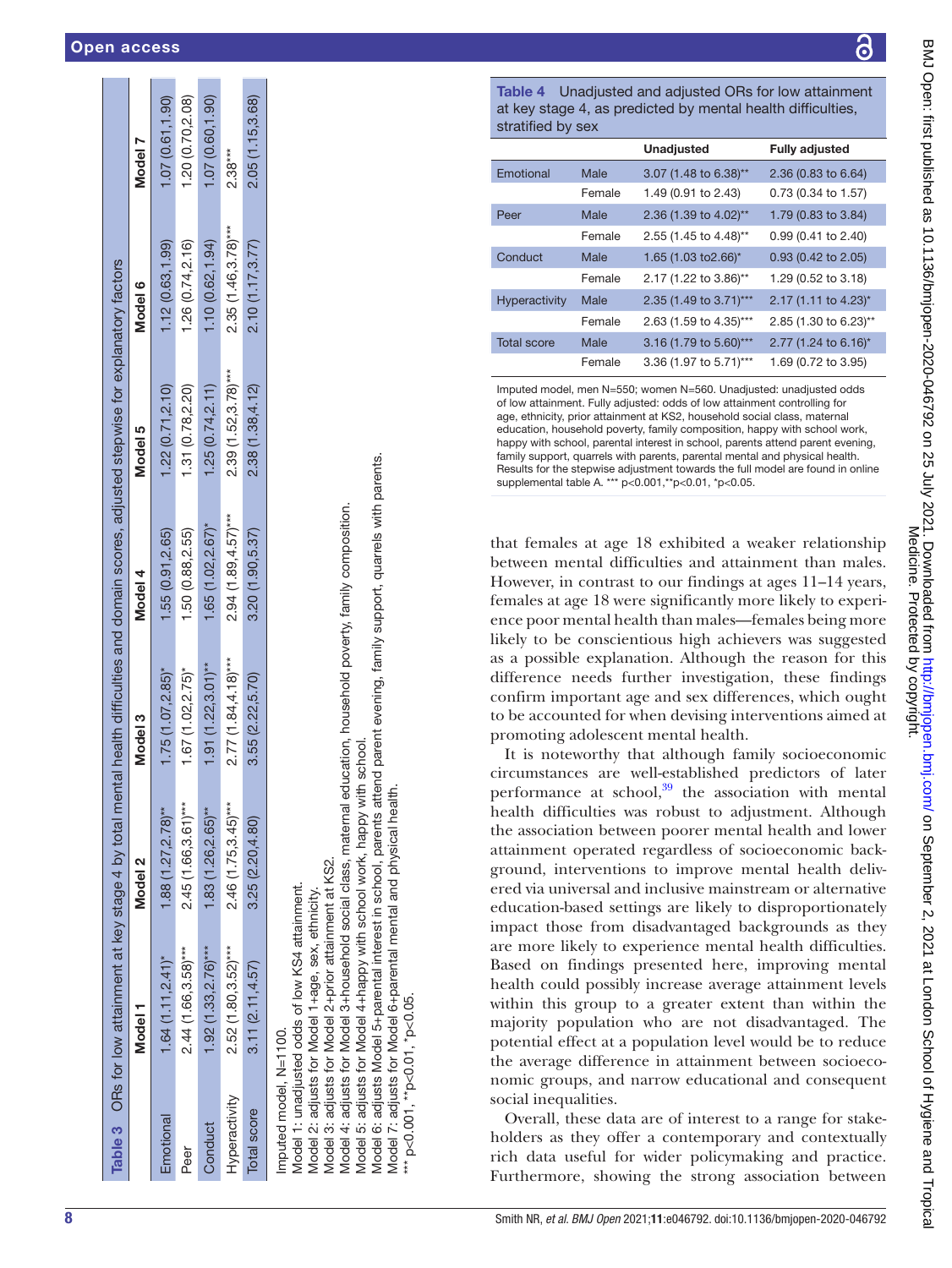social factors with attainment and mental health makes the fully adjusted independent link between mental health and attainment, all the more striking highlighting that they are both important predictors of attainment.

# Limitations

Consent to data linkage and successful linkage between the UKHLS and the NPD was predicted by ethnicity, household structure and social class. The inclusion of these variables in the imputation and the final models may mitigate against some of these selection effects, the lack of an analytic weight and the ethical limitation of being unable to impute missing data for sensitive information which has been actively protected by the respondent means that data may not be representative; prevalence estimates should be interpreted cautiously and may not be generalisable to the English population. This does not, however, diminish confidence in the associations identified by the prospective approach taken. Although the collection of mental difficulty data from young people is preferable than from their parents, this information was self-reported rather than a clinical diagnosis. Other measures of well-being and mental health ought to be considered in future analysis as associations with different constructs may differ from those presented here. Cut points for the SDQ are contested with researchers in different contexts opting for different thresholds. The SDQ developer adds the caveats to a recently devised set of cut points that these systems 'only provide a rough-andready way of screening for disorders'[.40](#page-9-23) Finally, mediation analysis has not been conducted in this study though predictors of attainment such as happiness with school may be candidate variables. Caution should be applied to interpreting these candidate mediators as current estimates of the effect of mental difficulties on attainment may be considered overadjusted.

Contributors NRS and LM designed the analysis, which was carried out by LM and MA under guidance from MS and NRS. NRS drafted the manuscript. AH and SS contributed to the study design and all were involved in the drafting of the manuscript.

Funding The project was funded by the Economic and Social ResearchCouncil Secondary Data Analysis Initiative (ES/R005400/1 to NS).

#### Competing interests None declared.

Patient and public involvement statement It was not appropriate or possible to involve patients or the public in the design, or conduct, or reporting, or dissemination plans of our research.

#### Patient consent for publication Obtained.

Ethics approval The data used are publicly available via UK Data Service repository (study numbers 6614 and 8644), and do not require ethical assessment for academic research purposes. The University of Essex Ethics Committee approved the survey data collection. No ethics approval number was produced. Ethics approval for data collection was granted by letter dated 6 July 2007 for Waves 1 and 2 and by letter dated 17 December 2010 for Waves 3 to 5. [https://](https://www.understandingsociety.ac.uk/documentation/mainstage/userguides/main-survey-user-guide/ethics) [www.understandingsociety.ac.uk/documentation/mainstage/userguides/main](https://www.understandingsociety.ac.uk/documentation/mainstage/userguides/main-survey-user-guide/ethics)[survey-user-guide/ethics](https://www.understandingsociety.ac.uk/documentation/mainstage/userguides/main-survey-user-guide/ethics).

Provenance and peer review Not commissioned; externally peer reviewed.

Data availability statement Data are available in a public, open access repository. All data are hosted by the UK Data Service (UKDS): National Pupil Database data is available under secure access licence agreement to registered and approved

researchers.10.5255/UKDA-SN-7642-2. Understanding Society Main Survey Data are available to registered users under standard terms of the UKDS End User Licence Agreement.<http://doi.org/10.5255/UKDA-SN-6614-13>.

Supplemental material This content has been supplied by the author(s). It has not been vetted by BMJ Publishing Group Limited (BMJ) and may not have been peer-reviewed. Any opinions or recommendations discussed are solely those of the author(s) and are not endorsed by BMJ. BMJ disclaims all liability and responsibility arising from any reliance placed on the content. Where the content includes any translated material, BMJ does not warrant the accuracy and reliability of the translations (including but not limited to local regulations, clinical guidelines, terminology, drug names and drug dosages), and is not responsible for any error and/or omissions arising from translation and adaptation or otherwise.

Open access This is an open access article distributed in accordance with the Creative Commons Attribution 4.0 Unported (CC BY 4.0) license, which permits others to copy, redistribute, remix, transform and build upon this work for any purpose, provided the original work is properly cited, a link to the licence is given, and indication of whether changes were made. See: [https://creativecommons.org/](https://creativecommons.org/licenses/by/4.0/) [licenses/by/4.0/](https://creativecommons.org/licenses/by/4.0/).

#### ORCID iDs

Neil R Smith<http://orcid.org/0000-0002-0023-4398> Stephen Stansfeld <http://orcid.org/0000-0001-8716-3897>

## **REFERENCES**

- <span id="page-8-0"></span>1 Digital NHS. Mental health of children and young people in England, 2017, 2018. Available: [https://digital.nhs.uk/data-and-information/](https://digital.nhs.uk/data-and-information/publications/statistical/mental-health-of-children-and-young-people-in-england/2017/2017) [publications/statistical/mental-health-of-children-and-young-people](https://digital.nhs.uk/data-and-information/publications/statistical/mental-health-of-children-and-young-people-in-england/2017/2017)[in-england/2017/2017](https://digital.nhs.uk/data-and-information/publications/statistical/mental-health-of-children-and-young-people-in-england/2017/2017)
- <span id="page-8-1"></span>2 Department of Health. Future in mind - Promoting protecting and improving our children and young people's mental health and wellbeing [Internet], 2015. Available: [https://assets.publishing.](https://assets.publishing.service.gov.uk/government/uploads/system/uploads/attachment_data/file/414024/Childrens_Mental_Health.pdf) [service.gov.uk/government/uploads/system/uploads/attachment\\_](https://assets.publishing.service.gov.uk/government/uploads/system/uploads/attachment_data/file/414024/Childrens_Mental_Health.pdf) [data/file/414024/Childrens\\_Mental\\_Health.pdf](https://assets.publishing.service.gov.uk/government/uploads/system/uploads/attachment_data/file/414024/Childrens_Mental_Health.pdf)
- <span id="page-8-2"></span>3 Chowdry H, McBride T. *Disadvantage, Behaviour And Cognitive Outcomes:Longitudinal Analysis From Age 5 To 16*. London, 2017.
- <span id="page-8-3"></span>4 Crawford C, Greaves E. Socio-economic, ethnic and gender differences in HE participation. [Internet]. Department for Business, Innovation and Skills, 2015. Available: [https://assets.publishing.](https://assets.publishing.service.gov.uk/government/uploads/system/uploads/attachment_data/file/474273/BIS-15-85-socio-economic-ethnic-and-gender-differences.pdf) [service.gov.uk/government/uploads/system/uploads/attachment\\_](https://assets.publishing.service.gov.uk/government/uploads/system/uploads/attachment_data/file/474273/BIS-15-85-socio-economic-ethnic-and-gender-differences.pdf) [data/file/474273/BIS-15-85-socio-economic-ethnic-and-gender](https://assets.publishing.service.gov.uk/government/uploads/system/uploads/attachment_data/file/474273/BIS-15-85-socio-economic-ethnic-and-gender-differences.pdf)[differences.pdf](https://assets.publishing.service.gov.uk/government/uploads/system/uploads/attachment_data/file/474273/BIS-15-85-socio-economic-ethnic-and-gender-differences.pdf)
- 5 Lessof C, Ross A, Brind R. Multiple disadvantage and KS4 attainment: evidence from LSYPE2. GOV.UK; 2019. [https://www.](https://www.gov.uk/government/publications/multiple-disadvantage-and-ks4-attainment-evidence-from-lsype2) [gov.uk/government/publications/multiple-disadvantage-and-ks4](https://www.gov.uk/government/publications/multiple-disadvantage-and-ks4-attainment-evidence-from-lsype2) [attainment-evidence-from-lsype2](https://www.gov.uk/government/publications/multiple-disadvantage-and-ks4-attainment-evidence-from-lsype2) [Accessed 07 Apr 2020].
- 6 Schoon I. Planning for the future: changing education expectations in three British cohorts. *[Historical Social Research](http://dx.doi.org/10.2307/20762452)* 2010;35.
- <span id="page-8-4"></span>7 Flouri E. Parental interest in children's education, children's selfesteem and locus of control, and later educational attainment: twenty-six year follow-up of the 1970 British birth cohort. *[Br J Educ](http://dx.doi.org/10.1348/000709905X52508)  [Psychol](http://dx.doi.org/10.1348/000709905X52508)* 2006;76:41–55.
- <span id="page-8-5"></span>8 Sellström E, Bremberg S. Is there a "school effect" on pupil outcomes? a review of multilevel studies. *[J Epidemiol Community](http://dx.doi.org/10.1136/jech.2005.036707)  [Health](http://dx.doi.org/10.1136/jech.2005.036707)* 2006;60:149–55.
- <span id="page-8-6"></span>9 Hale DR, Viner RM. How adolescent health influences education and employment: investigating longitudinal associations and mechanisms. *[J Epidemiol Community Health](http://dx.doi.org/10.1136/jech-2017-209605)* 2018;72:465–70.
- <span id="page-8-7"></span>10 Dalsgaard S, McGrath J, Østergaard SD, *et al*. Association of mental disorder in childhood and adolescence with subsequent educational achievement. *[JAMA Psychiatry](http://dx.doi.org/10.1001/jamapsychiatry.2020.0217)* 2020;77:797–805.
- <span id="page-8-10"></span>11 Kessler RC, Foster CL, Saunders WB, *et al*. Social consequences of psychiatric disorders, I: educational attainment. *[Am J Psychiatry](http://dx.doi.org/10.1176/ajp.152.7.1026)* 1995;152:1026–32.
- 12 Veldman K, Bültmann U, Stewart RE, *et al*. Mental health problems and educational attainment in adolescence: 9-year follow-up of the trails study. *[PLoS One](http://dx.doi.org/10.1371/journal.pone.0101751)* 2014;9:e101751.
- <span id="page-8-8"></span>13 et alMarshall L, RW, Dunatchik A. Supporting mental health in schools and colleges, 2017ISBN 978-1-78105-757-5, DFE-RR697b. Available: [https://www.gov.uk/government/publications/supporting](https://www.gov.uk/government/publications/supporting-mental-health-in-schools-and-colleges)[mental-health-in-schools-and-colleges](https://www.gov.uk/government/publications/supporting-mental-health-in-schools-and-colleges)
- <span id="page-8-9"></span>14 Rothon C, Head J, Clark C, *et al*. The impact of psychological distress on the educational achievement of adolescents at the end of compulsory education. *[Soc Psychiatry Psychiatr Epidemiol](http://dx.doi.org/10.1007/s00127-008-0452-8)* 2009;44:421–7.